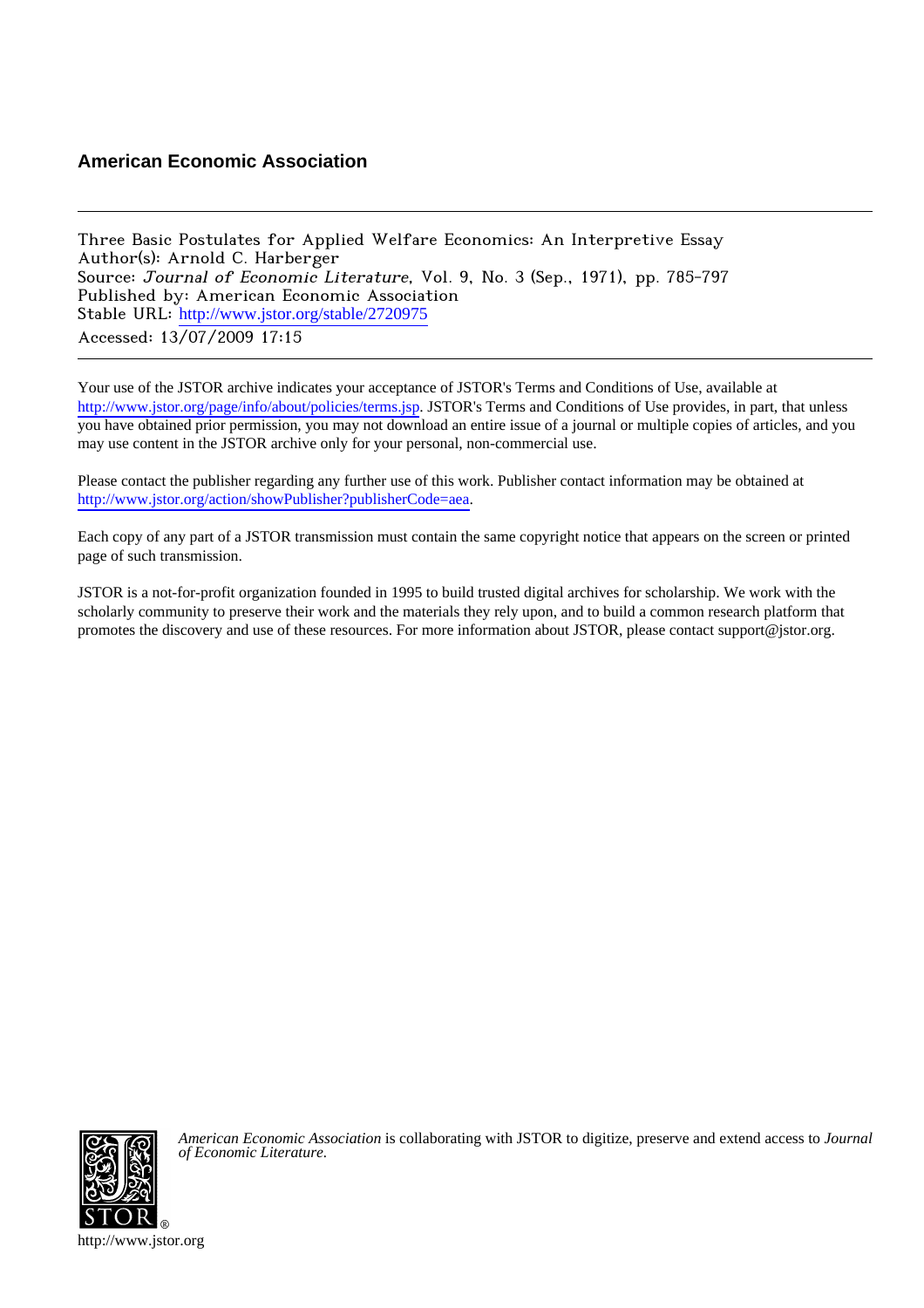# **Three Basic Postulates for Applied Welfare Economics: An Interpretive Essay**

**By ARNOLD C. HARBERGER University of Chicago** 

**I would like to extend my thanks to my colleague, Harry G. Johnson, for hi8 helpful comments, to Daniel Wisecarver, for help extending well beyond the normal call of duty for a research assistant, and to Rudiger Dornbusch and Robert Gordon for valuable suggestions given after the first draft of this paper was completed. Needless to add, they do not bear any responsibility for such flaws or deficiencies as may remain in this paper.** 

**THIS PAPER iS intended not as a scientific study, nor as a review of the literature, but rather as a tract-an open letter to the profession, as it were-pleading that three basic postulates be accepted as providing a conventional framework for applied welfare economics. The postulates are:** 

**a) the competitive demand price for a given unit measures the value of that unit to the demander;** 

**b) the competitive supply price for a given unit measures the value of that unit to the supplier;** 

**c) when evaluating the net benefits or costs of a given action (project, program, or policy), the costs and benefits accruing to each member of the relevant group (e.g., a nation) should normally be added without regard to the individual(s) to whom they accrue.** 

**In an era when literally thousands of studies involving cost-benefit analysis or other types of applied welfare economics are underway at any given moment, the need for an accepted set of professional standards for this type of study should be obvious. In proffering postulates a-c as the basis for such a set of standards, I do not want to overstate their benefits. Just as the road-**

**construction standards that a team of highway engineers must meet can be checked by other highway engineers, so the exercise in applied welfare economics carried out by one team of economists should be subject to check by others. But while the highway engineers can apply professional standards to characteristics such as thickness of base, load-carrying capacity, drainage characteristics, and the like, characteristics such as scenic beauty are beyond their competence as professional engineers. In the same way, any program or project that is subjected to applied-welfare-economic analysis is likely to have characteristics upon which the economist as such is not professionally qualified to pronounce, and about which one economist is not professionally qualified to check the opinion of another. These elements-which surely include the income-distributional and national-defense aspects of any project or program, and probably its natural-beauty aspects as well-may be exceedingly important, perhaps even the dominant factors governing any policy decision, but they are not a part of that package of expertise that distinguishes the professional economist from the rest of humanity. And that is why we**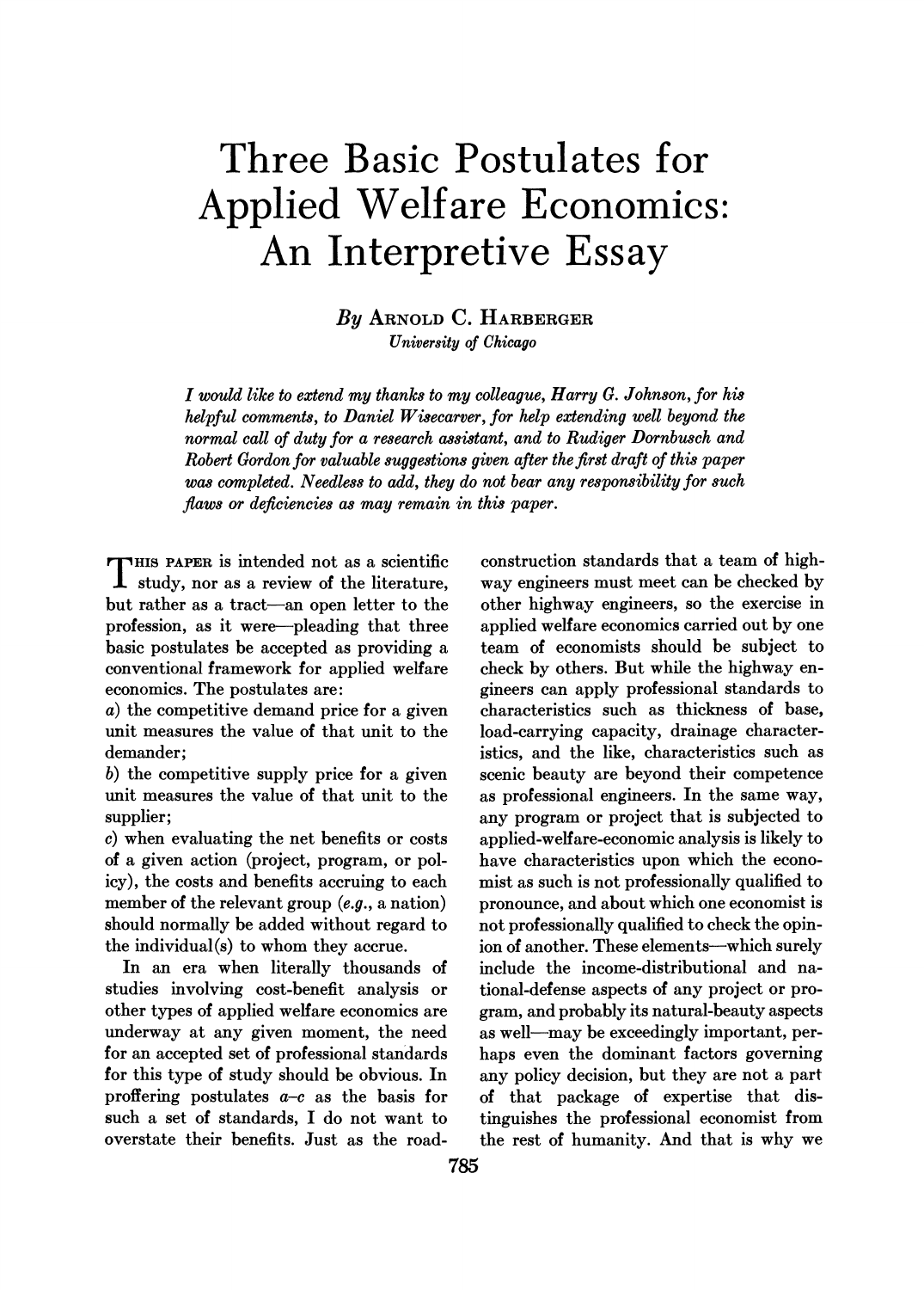**cannot expect to reach a professional consensus concerning them. If we are to take a (hopefully justified) professional pride in our work, we also must have the modesty and honesty not to claim for our profession more than we are particularly qualified to deliver. But this does not mean that we need be silent on matters that lie outside the range of our professional expertise; economists should probably participate more rather than less in the public discussion of such matters, but hopefully in a context that recognizes the extra-professional nature of their intervention.** 

**Some readers will undoubtedly recognize that postulates a-c underlie most analyses that use the concepts of consumer and producer surplus. That being the case, one might ask, what is the need for a tract on the subject? My answer stems from the fact that, as an inveterate practitioner of applied welfare economics along many different lines, I encounter with considerable regularity colleagues who are skeptical of consumer surplus on one or more of several alleged grounds:** 

**(i) Consumer-surplus analysis is valid only when the marginal utility of real income is constant.** 

**(ii) Consumer-surplus analysis does not take account of changes in income distribution caused by the action(s) being analyzed. (iii) Consumer-surplus analysis is partialequilibrium in nature, and does not take account of the general-equilibrium consequences of the actions whose effects are being studied.** 

**(iv) Consumer-surplus analysis, though valid for small changes, is not so for large changes. (v) The concept of consumer surplus has been rendered obsolete by revealed-preference analysis.** 

**While I do not have the impression that the skeptics dominate professional opinion in this area, they are sufficiently numerous (and a number of them sufficiently prestigious) that we surely cannot be said to have** 

**achieved a high degree of professional consensus on the subject. Yet I feel, precisely because of the power and wide applicability of the consumer-surplus concept, that a recognizable degree of consensus concerning it would increase, to society's general benefit, the influence on public policy of good economic analysis. Moreover, I think that there is a fair chance of convincing a goodly share of the skeptics thatpostulatesatoc constitute the most reasonable basis on which to seek professional consensus in the area of applied welfare economics. The merit of attaining something like a consensus, and the possibility of helping to induce some movement toward that end, provide the motivation for this tract.** 

## **II**

**Ordinarily, I would consider it quixotic to expect much to result from any such effort. But in this case my hopes are buoyed by the fact that it is easily possible for many skeptics to join the consensus without really changing their minds on any fundamental issues. How can this happen? Because i) we already have a reasonably well-established consensus on the basic methodology of national-income measurement, ii) it is easy to show that postulates a-c incorporate a greater degree of subtlety of economic analysis than does national-income methodology, and iii) most of the "objections" to consumer-surplus analysis hold a fortiori with respect to the measurement of national income. If we are prepared to more-or-less agree on nationalincome methodology (while being mindful of its defects), why should we resist approaching an agreement on a methodology for applied welfare economics (also keeping its defects in mind, but aware at the same time that they are much less serious than those applying to national income)?** 

**Let us consider specifically objections (i), (ii) and (v) above, comparing in each case the force with which the objection applies to consumer-surplus analysis on the one hand, and to the use of national income as an indi-**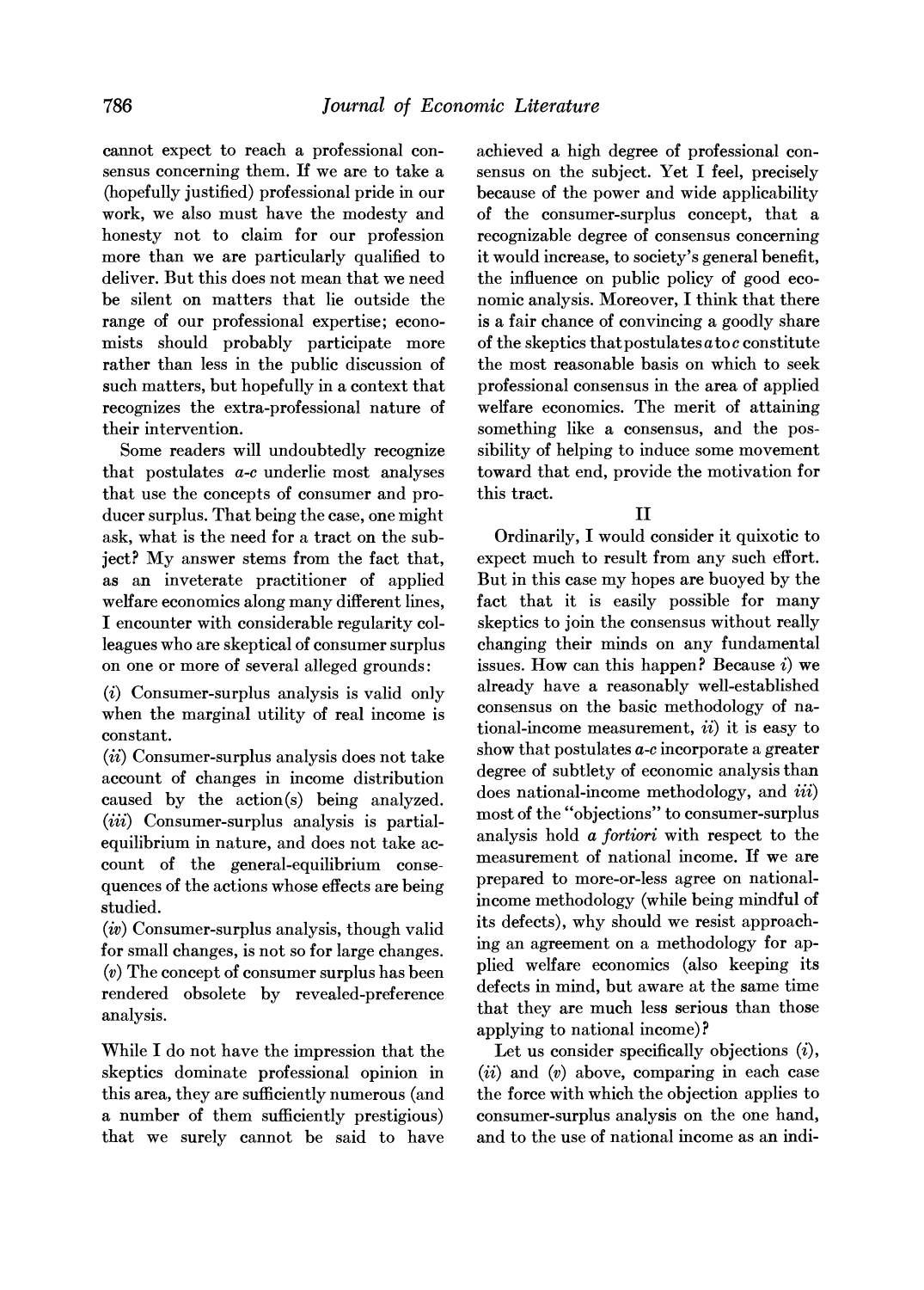**cation of welfare on the other-objections (iii) and (iv) are dealt with in section III below.** 

**Objection (i). I will later show that the assumption of constancy of the marginal utility of real income is not essential for the validity of consumer-surplus measures of welfare. Here, however, I shall only note that the benefits and costs treated in most applications of consumer-surplus analysis (e.g., measures of the efficiency costs of a tax or an agricultural program, cost-benefit analyses of highway or irrigation projects, etc.) involve only a small fraction of a normal year's growth in GNP. Far more vulnerable to the objection that the marginal utility of real income might have changed are observations like "Real GNP doubled between 1950 and 1970," or even "National income will grow by \$60 billion next year."** 

**Objection (ii). By the same token, the changes in income distribution resulting from a particular measure being subjected to costbenefit or consumer-surplus analysis are likely to be minimal by comparison with those that occur from decade to decade, or even from year to year, as a consequence of all causes. If, then, it is felt that "distributional weights" should be applied in the former case, before judgments can be made, it is even more important that they should be incorporated in the latter case.** 

**Objection (v). Consider the case of the coal miner who, racked with silicosis, voluntarily quits a \$7-an-hour job in the mine to take a newly-available \$2-an-hour job clerking in a grocery store. National income goes down, but welfare in all likelihood goes up. In this case consumer-surplus analysis accords with revealed preference, while the movement of national income is in the opposite direction from the change in welfare. The same is true for the textbook case of the housekeeper who marries her employer.** 

**Of course, economists do not truly believe that real NNP or national income is a complete measure of welfare. But it is equally** 

**true that in most of the contexts in which changes in these magnitudes, or comparisons of them across regions or countries are dealt with, the discussion carries strong welfare connotations, often to the point where it would be meaningless if those connotations were denied. National income and NNP are, in a very real sense, measures of welfare under certain assumptions, but only to a first order of approximation. No one would deny that many other factors are important-the strength of the social fabric, the quality of life, and certainly the issue of to whom the income accrues-but it is not feasible to build these into a national-income measure. Hypothetically, one might contemplate a national income measure incorporating "distributional weights," but two obstacles stand in its way: first, the impossibility of achieving a consensus with regard to the weights, and second, the fact that most of the data from which the national accounts are built are aggregates in the first place, and do not distinguish the individuals or groups whose dollars they represent. Giving equal weight to all dollars of income is mathematically the simplest rule, and our data come that way in any event. In a sense, the second obstacle imposes, rather arbitrarily to be sure, a solution to the perplexing difficulties posed by the first. This solution is obviously a farfrom-perfect measure of national welfareindeed it is surprising how little dissatisfaction has been expressed (until quite recently) with its use as such. But even its firmest detractors would probably not deny the usefulness of the national accounts and the necessity for them to be built on the basis of rules or conventions reflecting some degree of professional consensus.** 

**An easy way to see the relationship between national income and the consumersurplus concept is to consider the first two terms of the Taylor expansion of a utility function** 

$$
(1) \hspace{1cm} U = U(X_1, X_2 \cdot \cdot \cdot X_n)
$$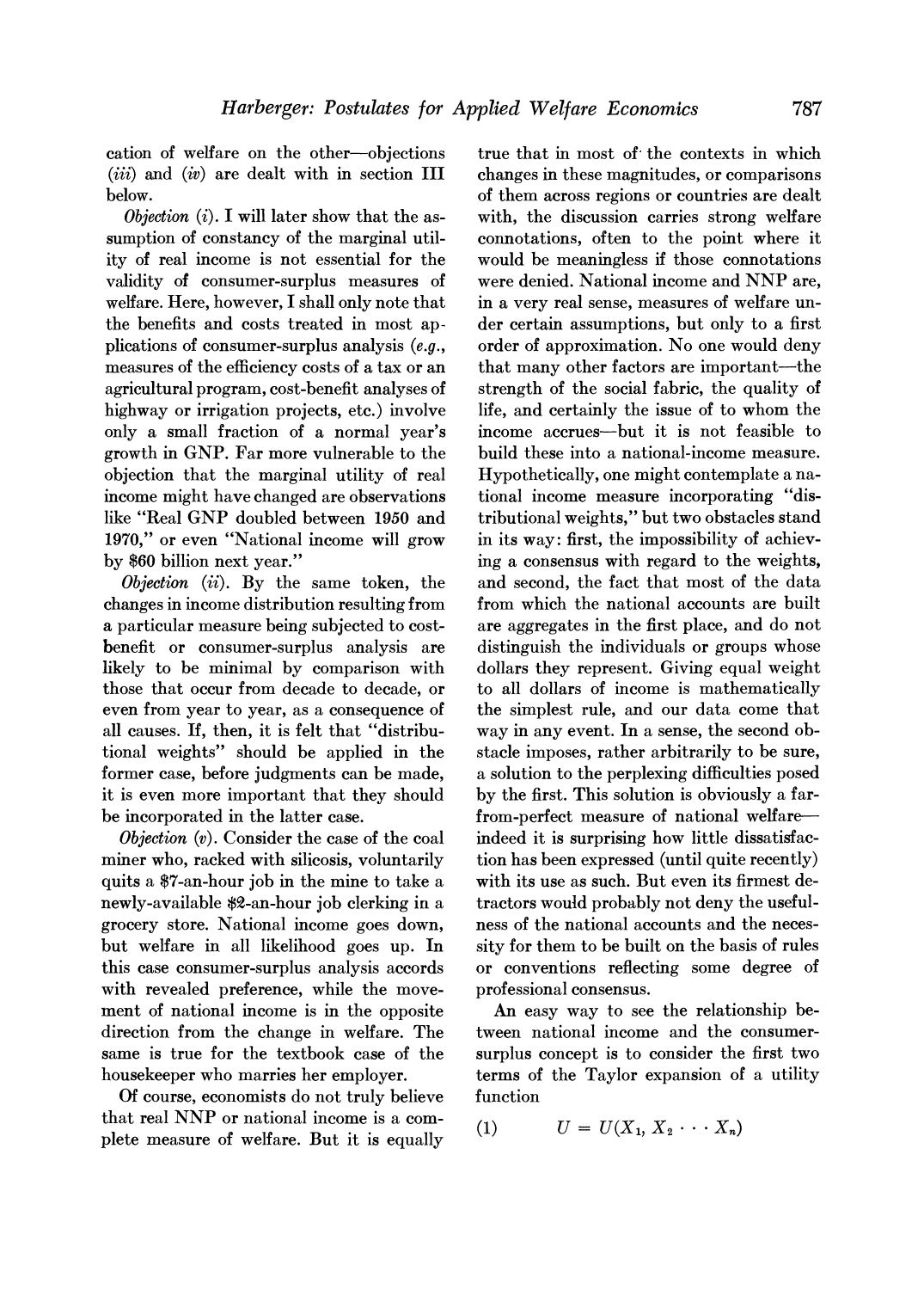**(2)** 

$$
+ \, \frac{1}{2} \, \sum_{i} \, \sum_{j} \, U_{ij} \Delta X_i \Delta X_j.
$$

 $\Delta U = \sum U_i \, \Delta X_i$ 

Since  $U_i$  is a function solely of  $(X_1, X_2)$  $\cdots X_n$ , we can write  $\sum U_{ij} \Delta X_j = \Delta U_i$ ; with this  $(2)$  simplifies to

$$
(3) \quad \Delta U = \sum_{i} U_{i} \Delta X_{i} + \frac{1}{2} \sum_{i} \Delta U_{i} \Delta X_{i}.
$$

**Now, assuming utility maximization in the**  face of market prices  $(P_1 \cdots P_n)$  we have  $U_i=\lambda P_i$ , where  $\lambda$  represents the marginal **utility of income, and** 

(4) 
$$
\Delta U_i = \lambda^0 \Delta P_i + P_i{}^0 \Delta \lambda + \Delta P_i \Delta \lambda.
$$

**Substituting from (4) into (3) we obtain** 

$$
(5)\quad \frac{\Delta U}{\left(\lambda^0 + \frac{1}{2}\Delta\lambda\right)} = \sum P_i^0 \Delta X_i
$$
\n
$$
+ \frac{1}{2}\sum \Delta P_i \Delta X_i + \frac{1}{4}\frac{\Delta\lambda \sum \Delta P_i \Delta X_i}{\left(\lambda^0 + \frac{1}{2}\Delta\lambda\right)}
$$

**Neglecting third order terms, this yields** 

$$
\frac{\Delta U}{\lambda^0 + \frac{1}{2} \Delta \lambda} \approx \sum P_i^0 \Delta X_i
$$
  
(5')  

$$
+ \frac{1}{2} \sum \Delta P_i \Delta X_i.
$$

**The first term on the right-hand side of (5') measures the first-order change in utility, and can be identified with the change in national income (or, more properly, net national product) expressed in constant prices. The second term measures the second-order change in utility, and can be identified with the change in consumer surplus.' The fact**  **that the consumer-surplus concept is associated with a higher-order term in the Taylor expansion of the utility function is simply the mathematical counterpart of the statement made earlier that "postulates a-c incorporate a greater degree of subtlety of economic analysis than does national income methodology."** 

**Note, too, that (5) in effect converts the change in utility into monetary terms by dividing it by the marginal utility of income. There is obviously no problem when the latter is not changing, but when it does change as a consequence of the action(s) being analyzed, the conversion of utility into money is implicitly carried out at the midpoint of the beginning and ending marginal utilities of income. The criticism2 that consumer-sur-**

**<sup>2</sup>The origin of this criticism is probably the thought that changes in consumer surplus ought directly to measure changes in utility. That this would be a fruitless pursuit should be obvious-among other things consumer surplus would not be invariant to monotonic transformations of the utility function. However, the measure**  $\frac{1}{2} \Sigma \Delta X_i \Delta P_i$  **is invariant, with the change in AU stemming from a monotonic transformation being**  offset by the change in  $(\lambda + \frac{1}{2}\Delta\lambda)$  in the denominator of **the left-hand side of (5). The following way of stating the same argument avoids the approximation implicit in a two-term Taylor expansion: the change in utility stemming from the change in a policy variable from zo to z\* is** 

$$
\Delta U = \int_{z_0}^{z^*} \sum_i U_i(z) \frac{\partial X_i}{\partial z} dz.
$$

**This, being expressed in utils, is not invariant to a monotonic transformation. However, transforming utility into money continuously through the integration process, always at the marginal utility of money prevailing at that point, we have** 

$$
\Delta W = \int_{z_0}^{z^*} \sum_i \frac{U_i(z)}{\lambda(z)} \frac{\partial X_i}{\partial z} dz = \int_{z_0}^{z^*} \sum_i P_i(z) \frac{\partial X_i}{\partial z} dz.
$$

**This obviously is invariant under any transformation of the original utility function which leaves unchanged the relevant behavioral reactions to changes in z.** 

**An issue arises in connection with the comparability of measures of welfare loss, when one is comparing**  moves on two different paths (say  $T_1$  and  $T_2$ ) away from **the undistorted equilibrium. If the marginal utility of the numeraire (here real income) is constant, there is no issue in this regard. However, comparability does not** 

**788** 

**<sup>1</sup> This is strictly true only when the point of departure is one of full, undisturbed equilibrium. When the starting point is one where distortions are already present, some of the change in consumer surplus is incorporated in the first term. This point will be treated in more detail below.**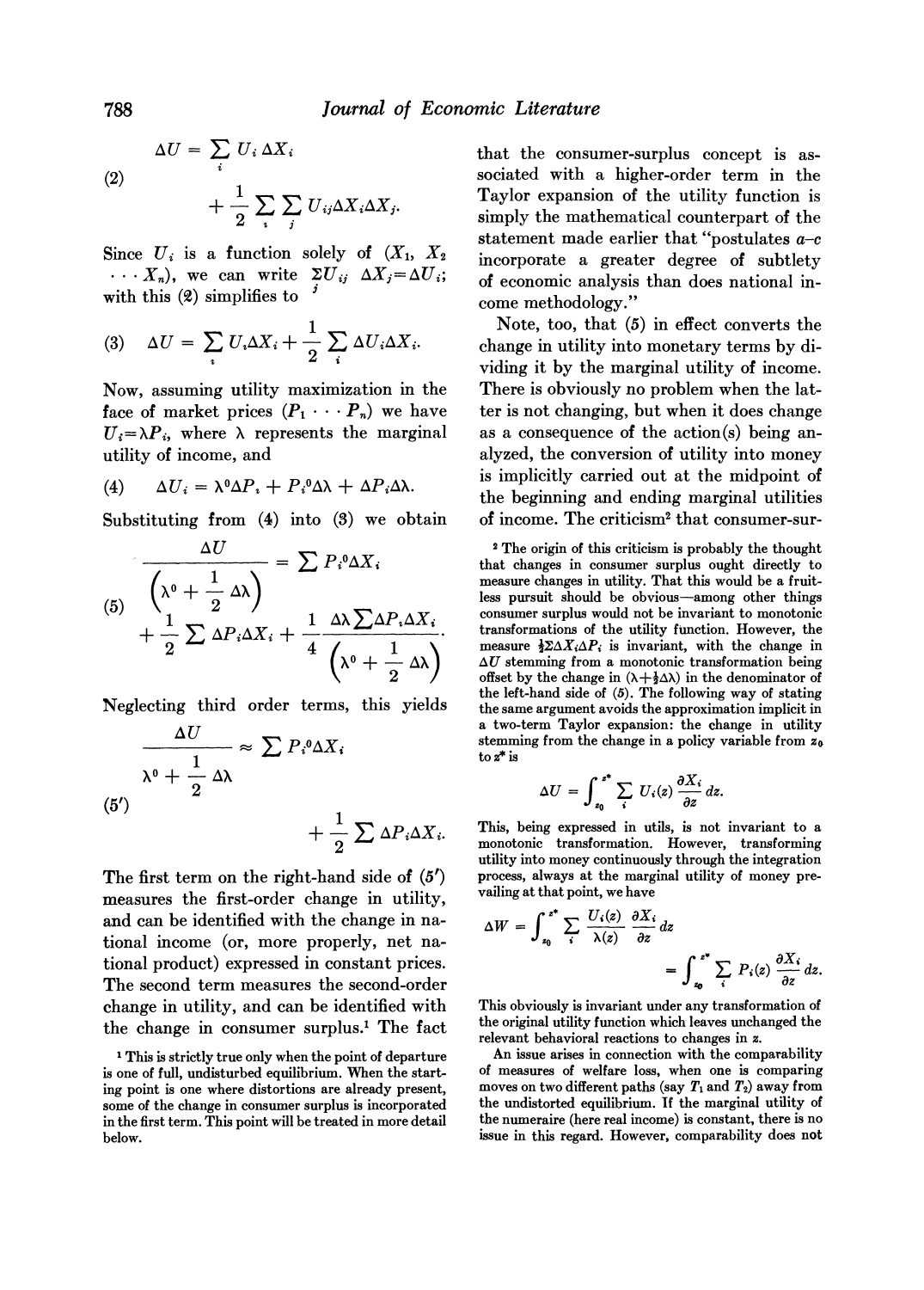**plus concepts have validity only when the marginal utility of income is constant must therefore be rejected.** 

**The conversion of utility into money also greatly eases the aggregation problem. Clearly both the first-order and the secondorder terms on the right-hand side of (5) can be aggregated over individuals without difficulty.** 

#### **III**

**In this section I shall discuss objections**  (*iii*) and (*iv*), which were left aside in the **comparison between consumer surplus and national income methodologies in the preceding section. Objection (iii), that consumersurplus analysis is partial-equilibrium in nature, and fails to take account of generalequilibrium considerations, is totally invalid on a theoretical level, but can fairly be levied against some practical applications.** 

**Taking the theoretical issue first, one need only note that rigorous general-equilibrium formulations of consumer-surplus measurement have long since been a part of the corpus of economic theory. Hotelling [10, 1938], Hicks [7, 1941; 8, 1946; 9, 1956], and Meade [18, 1955, esp. Vol. II] all have derived, in a general-equilibrium framework, measures of welfare change that are consistent with postulates a-c, and many others have followed in their train.3** 

**The key to understanding the generalequilibrium nature of the consumer-surplus concept is the following simple measure of welfare change:** 

(6) 
$$
\Delta W = \int_{z=0}^{z^*} \sum_i D_i(z) \frac{\partial X_i}{\partial z} dz.
$$

**require constancy of the marginal utility of real income, but only "well-behavedness." By this I mean that when**  real income falls by  $\Delta Y$  as a consequence of the imposi**tion of T2, its marginal utility should change by the**  same amount as occurs when real income falls by  $\Delta Y$  as **a consequence of a tax T1.** 

**3 See Corlett and Hague [1, 1953]; Harberger [8, 1964;**  4, 1964]; Johnson [11, 1960; 12, 1962]; Lange [14, **1942]; Lipsey and Lancaster [15, 1956-57]; Lipsey [16, 1970]; and McKenzie [17, 1951].** 



Here  $D_i$  represents the excess of marginal **social benefit over marginal social cost per**  unit level of activity *i*,  $X_i$  represents the **number of units of activity i, and z is the policy variable, the effects of a change in which we are interested in measuring. The**   $D_i$  (distortions) can take many **forms**—about **which more will be said below-but here, for simplicity of exposition, I shall assume that**  all the  $D_i$  take the form of taxes. A tax quite **obviously drives a wedge between demand price (which under postulate a measures the value of the marginal unit to the demander) and supply price (which under postulate b measures the value of the marginal unit to the supplier), and this fits most naturally into the framework of this paper.** 

**If a tax is placed on a single good j in the absence of any other distortions, (6) becomes** 

(7) 
$$
\Delta W = \int_{T_{j=0}}^{T_{j}^{*}} T_{j} \frac{\partial X_{j}}{\partial T_{j}} dT_{j},
$$

**which is equal to the familiar welfare-cost triangle (ABC in Figure 1). Though the demand and supply functions of other goods may shift as a consequence of placing a tax on good j, the measure of welfare change is unaffected by such shifts since the distortions**   $D_i$  in all other markets are, by assumption in **this case, zero. However, if taxes on other**  goods already exist when  $T_i^*$  is imposed, the **effects of its imposition are given by:**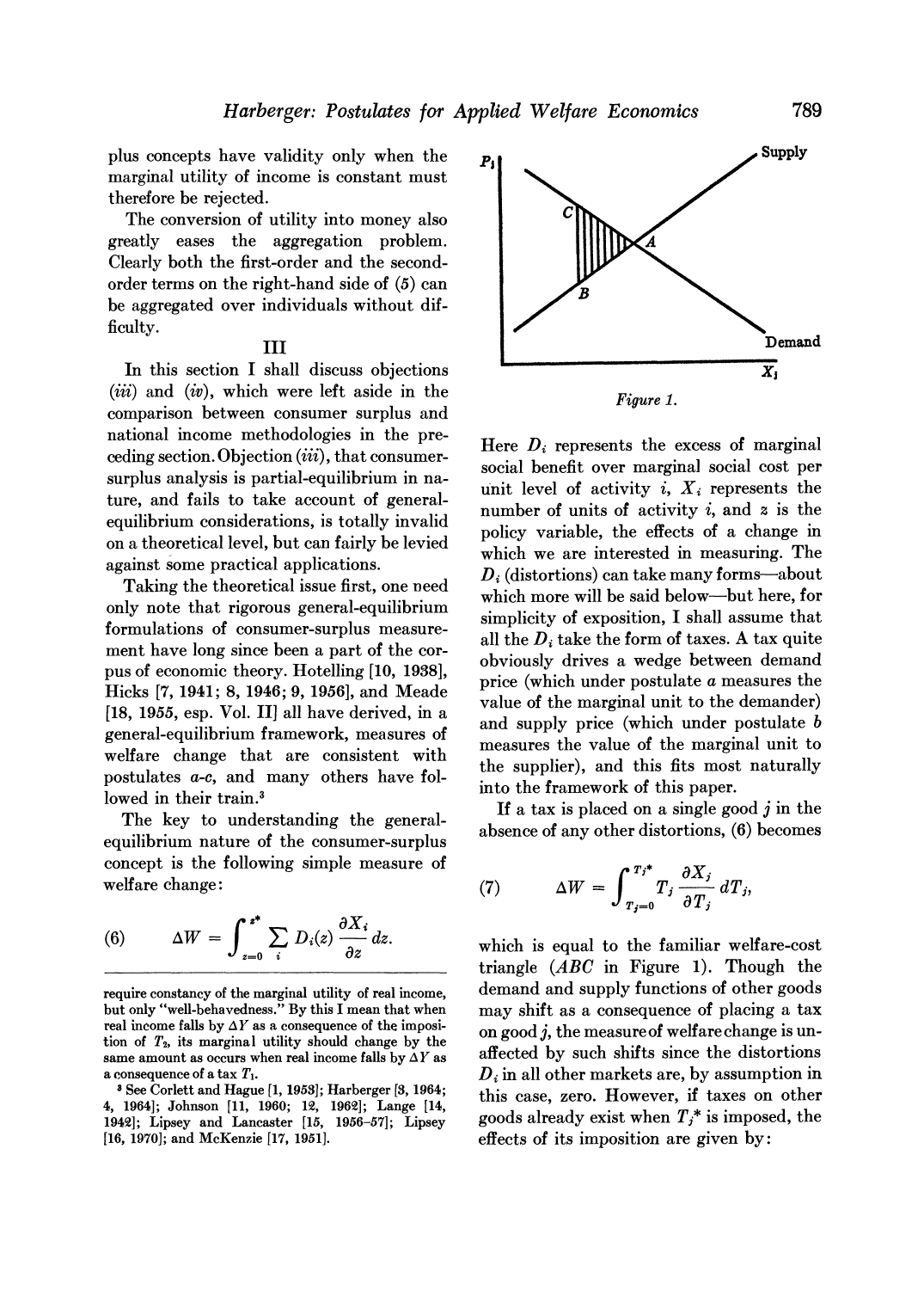(8) 
$$
\Delta W = \int_{T_j=0}^{T_j^*} T_j \frac{\partial X_j}{\partial T_j} dT_j + \int_{T_j=0}^{T_j^*} \sum_{i \neq j} T_i \frac{\partial X_i}{\partial T_j} dT_j.
$$

**This is equal to the triangle ABC in Figure 1 (which generates a negative contribution to**  welfare) plus, with constant  $T_i$ s, the expression  $\Sigma_{i \neq j} T_i \Delta_i$ , where  $\Delta X_i$  measures the change in the equilibrium quantity of  $X_i$ occasioned by the imposition of  $T_i^*$ . Any of **the terms in this summation, which is what makes the difference between partial- and general-equilibrium approaches when other distortions are present, can be either positive or negative-when the distortion itself is positive (e.g., a tax), a positive contribution is made to the change in welfare if, as a consequence of a new disturbance (in this case**  the imposition of  $T_j^*$ ),  $X_i$  increases, and a negative contribution if  $X_i$  decreases. When **the distortion itself is negative (e.g., a subsidy), the contribution to welfare associated**  with activity i as a consequence of  $T_i^*$  is **negative if**  $\partial X_i/\partial T_j>0$  **and positive if**  $\partial X_i/\partial T_i$ <0. This case is illustrated in Fig**ure 2, where it is assumed that both the de**mand and supply curves of  $X_k$  shift as a consequence of the imposition of  $T_j^*$ . If the **shift is from the solid demand and supply**  curves (when  $T_i=0$ ) to the broken ones (when  $T_i = T_i^*$ ), the area *EFGH* (=  $T_k \Delta X_k$ ) **is an added loss; if the shift is in the other direction it is an added benefit helping to off-**



**Figure 2.** 

**set (and possibly actually outweighing) the triangle ABC in Figure 1.** 

**This is a convenient place to point out the relationship between the general expression (8) for welfare change and the approxima**tion (5'). Define  $C_i+T_i=P_i$ , and assume constant costs of production  $C_i$ , with the resource constraint  $\Sigma C_i X_i = Y$ , a constant.<sup>4</sup> When a tax is imposed on  $X_j$  in the presence of pre-existing taxes on other goods  $i \neq j$ , we have, substituting  $C_i+T_i=P_i^0$  for  $i\neq j$ ,  $C_j = P_j^0$  and  $T_j^* = \Delta P_j$  into (5'),

$$
P_i^0 \Delta X_i + \frac{1}{2} \sum \Delta P_i \Delta X_i = \sum C_i \Delta X_i
$$
  
(5'') 
$$
+ \sum T_i \Delta X_i + \frac{1}{2} \sum \Delta C_i \Delta X_i
$$

$$
+ \frac{1}{2} T_j^* \Delta X_j.
$$

Since  $\Sigma C_i \Delta X_i = \Sigma \Delta C_i \Delta X_i = 0$  under our as**sumptions, we have** 

$$
\sum P_i^0 \Delta X_i + \frac{1}{2} \sum \Delta P_i \Delta X_i
$$

$$
= \sum T_i \Delta X_i + \frac{1}{2} T_i^* \Delta X_i
$$

**as a measure of the change in welfare stem**ming from the imposition of  $T_j^*$ .<sup>5</sup> This is

**<sup>4</sup>These assumptions are consistent with a situation in which the tax revenues received by the government are redistributed to the private sector via neutral transfers. For a more detailed treatment see Harberger [3, 1964].** 

**6 Where no pre-existing distortions are present, and a**  vector of distortions  $T^* = (T_1^*, T_2^* \cdots T_n^*)$  is intro**duced, (6) becomes, for linear demand and supply**  curves,  $\Delta W = \frac{1}{2} \Sigma T_i \Delta X_i$ , where

$$
\Delta X_i = \int_{\mu=0}^1 \left( \frac{\partial X_i}{\partial T} \right)' T^* \mu d\mu.
$$

That is to say, if the final set of taxes is  $(.5, .2, .1)$ , one **can imagine the process of integration taking place through steps like (.05, .02, .01), (.10, .04, .02), (.15, .06, .03), etc. The locus of points traced out by this**  exercise will define the set of triangles  $\frac{1}{2}T_i \Delta X_i$ . As this **exercise can in principle be performed for any set of distortions (not just taxes), it is quite general. One must note, however, that the triangles traced out here are not triangles between stable demand and supply curves but rather triangles defined by the loci of marginal social benefit (demand price) and marginal social cost (supply**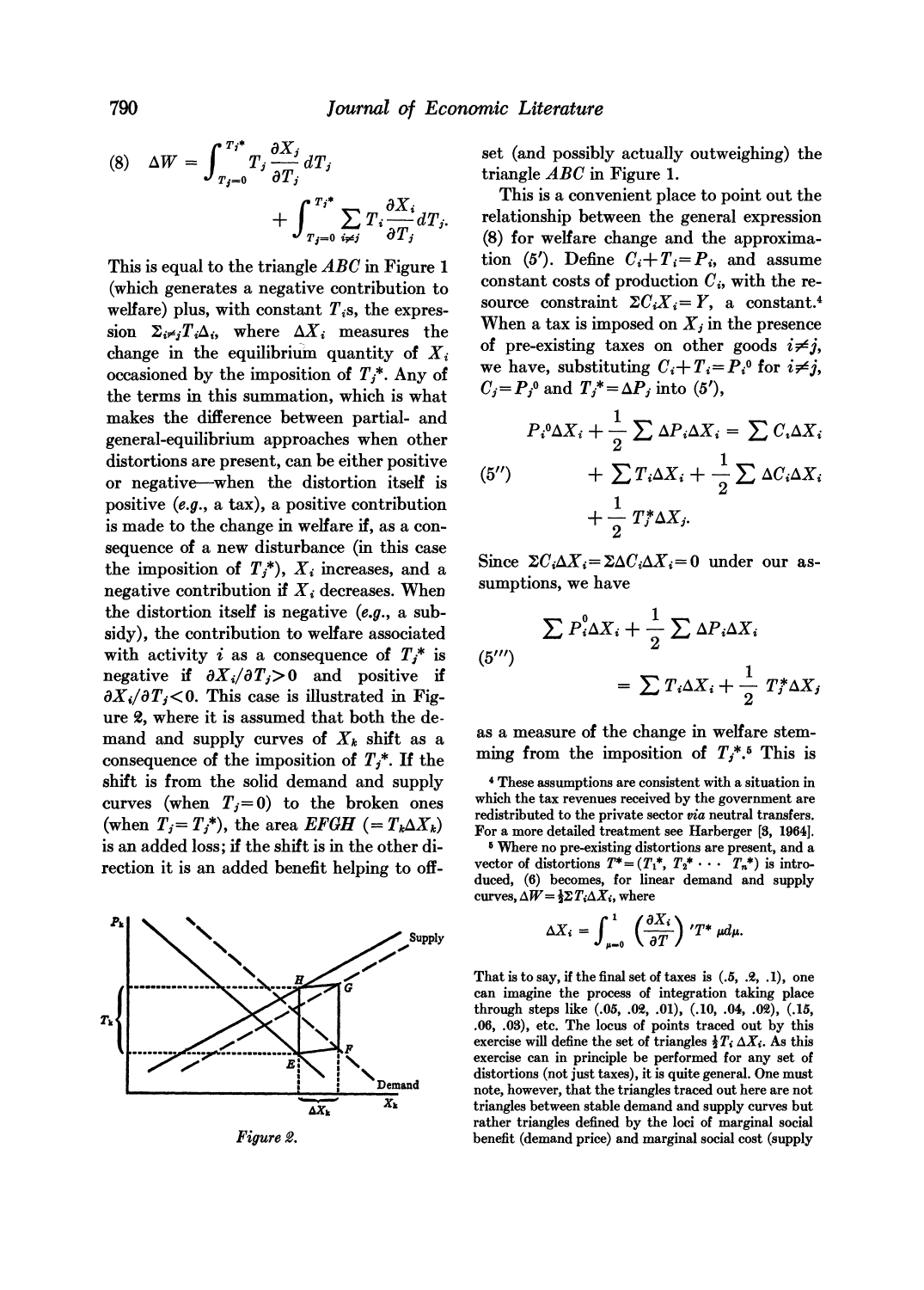**precisely what emerges from (8) in the case**  where the demand and supply curves for  $X_i$ **are linear. It also shows how, when there are pre-existing distortions, elements of consumer surplus are present in the expression**   $\Sigma P_i^0 \Delta X_i$ , representing the first-order approx**imation to welfare change.** 

**Let us return to the discussion of objection (iii), that consumer-surplus analysis neglects general-equilibrium considerations. While it is clear that no theoretical obstacle stands in the way of taking such considerations into account, it is in fact rarely done in studies involving applied welfare economics. I do not**  want to appear to defend this neglect-indeed, the sooner it is rectified, the better**but at the same time I want to try to dispel any thoughts that the job of incorporating general-equilibrium aspects is so big as to be effectively hopeless. All that job entails is adding to the standard partial-equilibrium**  welfare analysis (of the tax  $T_j^*$  in our example), an expression  $\Sigma_{i\neq j} D_i \Delta X_i$ . That may **look like a formidable task but it need not be. The set of activities with significant distortions is a subset of the set of all activities; the set of activities whose levels are significantly affected by the action under study**   $(e.g., T^*_i)$  is another subset of the set of all **activities. Only their intersection (see Figure 3) is important for the analysis of the effects of the specific policy action in question, and it is to be hoped that in most cases the number of elements in it will be of manageable size.6** 

**Objection (iv) can be dealt with on several levels. In the first place, there is the issue** 



**of the exactness of (5); when the basic utility functions are quadratic, the first two terms of the Taylor expansion are all that are needed to describe the function fully; but when the basic utility functions are not linear or quadratic, (5) will be an approximation. And (5') is vulnerable even when the utility function is quadratic, because of its neglect of the third term of (5). But while (5) and (5') thus may contain errors of approximation which will be smaller, the smaller are the changes being studied, (6) is not subject to the same charge. The integrals set out there can be taken for curved as well as linear demand and supply curves, or, more properly stated, for curved or linear loci of demand prices and supply prices.** 

**At another level entirely, one might interpret the large-versus-small-changes issue as raising up the old consumer-surplus conundrums about the value attaching to the first units of liquid or the first units of food, etc. I prefer to sidestep this issue on the ground that the problems arising in applied welfare economics typically do not involve carrying people to or from the zero point in their demand curves for food or for liquids, and where they do (as, for example in famine relief programs), it appears more appropriate** 

price) as  $\mu$  goes from zero to one. On this result see **Hotelling's equation 19 and the subsequent discussion [10,1938].** 

**<sup>6</sup> Certain distortions, such as the property tax or the corporation income tax, which apply to a large subset of activities, can be taken into account through the use of shadow prices-e.g., in this case the social opportunity cost of capital. See Harberger [5, 1968 and 6, 1969]. Once the "general" distortions have been dealt, with in this way, the remaining ones, it is to be hoped, will be sufficiently small in number so as to keep the problem manageable.**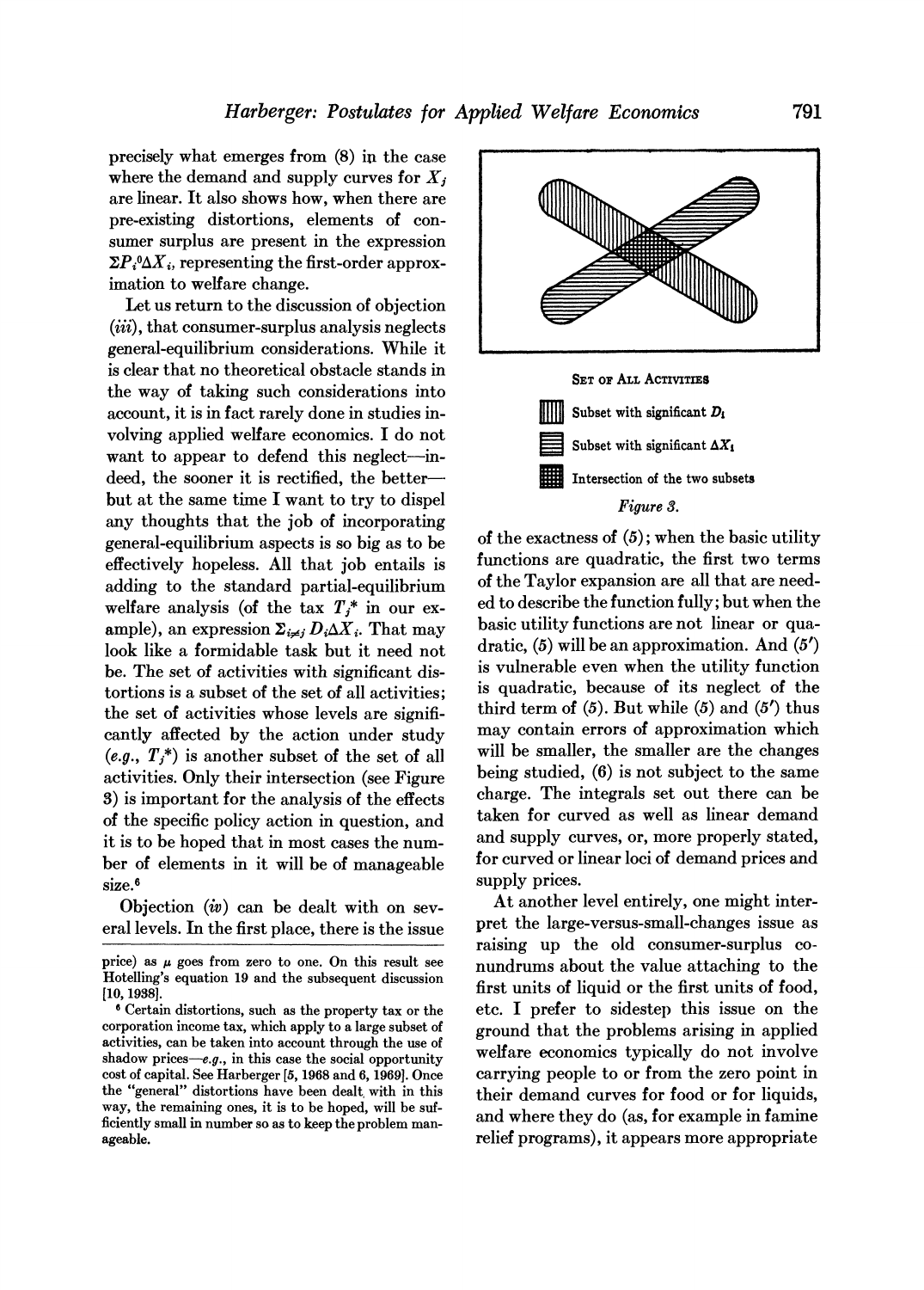

**to approach the problem through assigning a monetary value to the human lives saved or lost, a task which necessarily carries us beyond the narrow confines of consumer-surplus analysis.** 

**At still another level, when large changes are involved, the well-behavedness of functions is less easily guaranteed than when only small changes are present. For example, it is easy to show that the Hicks-Slutsky substitution properties apply to demand functions defined by movements constrained to**  a locus of the form  $\Sigma C_i X_i = Y$ , a constant **(FO in Figure 4) so long as one is concerned with small changes in the neighborhood of the undistorted equilibrium (e.g., in the neighborhood of A). However, this cannot be shown to be generally true for large changes. For example, Figure 4 is so constructed that at both B and E the indifference curves intersecting FG have the same slope. This means that a demand function constrained to the locus FG (with real income being held constant in this sense) will have two quantities associated with the same relative price. Except in the case where the income expansion path at that price coincided with the segment EB between these two quantities, there would have to be some range(s) in that quantity interval in which the own-price elasticity of each good was positive, thus violating one of the Hicks-Slutsky conditions.7** 

**There are at least two ways in which analyses based on postulates a to c can be justified in the face of this possible criticism. At the strictly theoretical level, while some results of some exercises in applied welfare economics may derive directly from the Hicks-Slutsky properties, the validity of equation (6) does not depend on the existence of well-behavedness in this sense. Alternatively one may simply take it as a matter of convention that, just as measurements of real national income in a sense are built on a linear approximation of the utility function, so we shall base consumer-surplus and costbenefit analyses upon a quadratic approximation of that function, incorporating the Hicks-Slutsky properties. This more "pragmatic" approach would presumably be based on the unlikelihood of our encountering cases in which empirical evidence can be mustered showing that such an approximation yields seriously biased numerical estimates of welfare costs and/or benefits.** 

**A final variant of the large-versus-smallchanges question concerns the normalization of measures of welfare change to correct for changes in the general price level. Consider**  the case of a two-good economy with  $X_1C_1$  $+X_2C_2 = Y$ , a constant. In this context one **can analyze the effects of imposing, say, a 100 percent tax on X1, with no distortion on X2, or alternatively granting a 50 percent**  subsidy to  $X_2$  with no distortion in the mar- $\text{ket for } X_1$ . Assuming that the tax proceeds **are returned to the public via neutral transfers and that the money for the subsidy is raised by neutral taxes, we should expect the same real equilibrium to be achieved in both of the alternative situations being compared. We should also, presumably, ar**rive at the same measure for  $\Delta W$ . If we set  $C_1 = C_2 = 1$ , which is simply a question **of choice of units and entails no loss of gen**erality, with the 100 percent tax on  $X_1$ , the measure of welfare change is  $\Delta W = \frac{1}{2} \Sigma \Delta X_1 \Delta P_1$  $=\frac{1}{2}\Delta X_1$ . Alternatively, with a 50 percent subsidy to  $X_2$ , the welfare change measure is

**<sup>7</sup>For a further elaboration of this point see Foster and Sonnenschein [2, 1970].**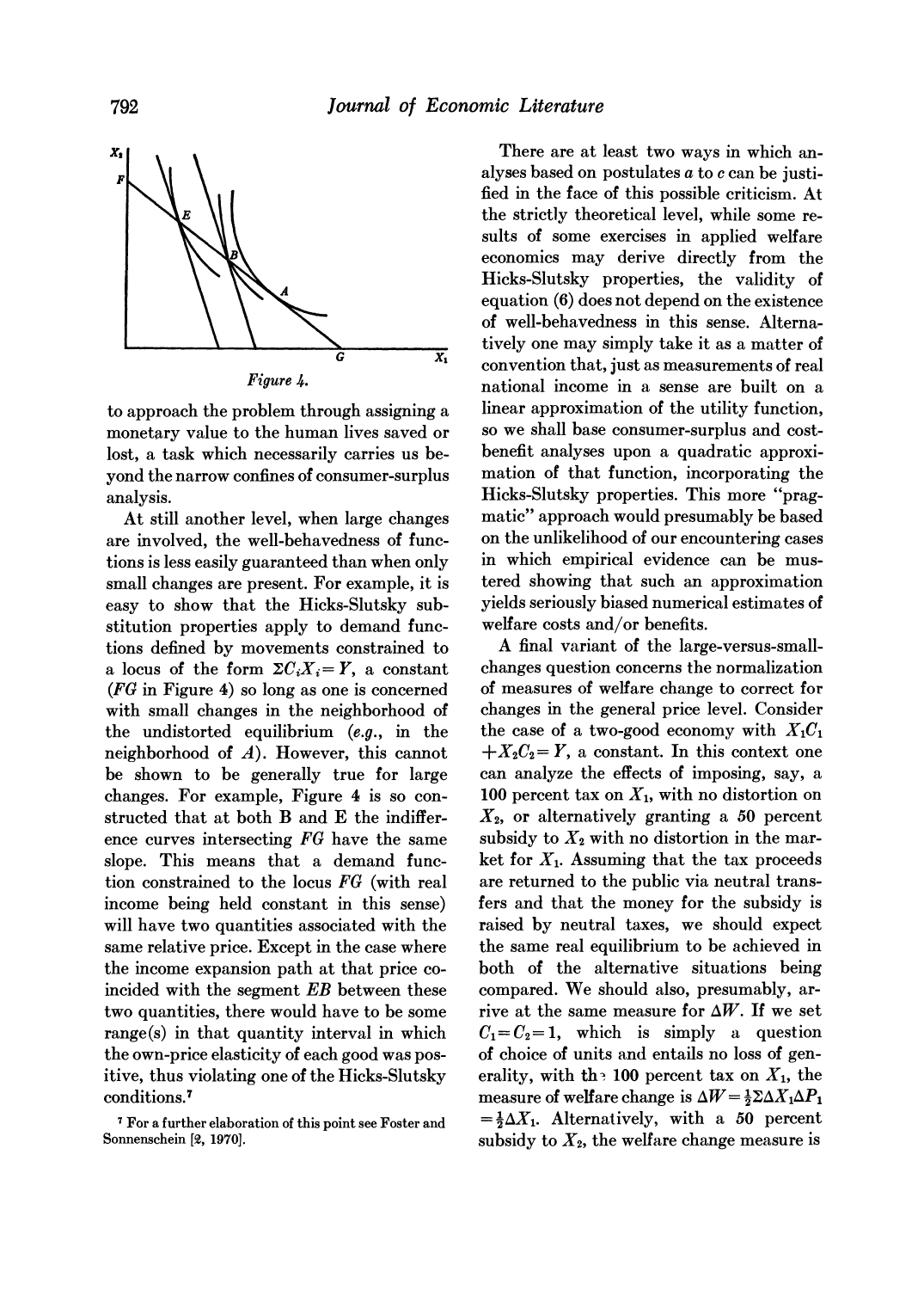$-\frac{1}{4}\Delta X_2$ , which is equal to  $\frac{1}{4}\Delta X_1$ , since **under our assumptions**  $\Delta X_2 = -\Delta X_1$ **. This ambiguity can readily be resolved through the appropriate choice of a numeraire. When**   $X<sub>1</sub>$  is the numeraire, the 100 percent tax on it **is reflected in the price vector changing from**   $(1, 1)$  to  $(1, \frac{1}{2})$ , which is exactly what happens when a 50 percent subsidy to  $X_2$  is introduced, so long as  $X_1$  is the numeraire. Likewise, when  $X_2$  is the numeraire, the  $50$ **percent subsidy to it produces the same price vector (2, 1) as is generated by the 100**  percent tax on  $X_1$ . My own preference as to a **conventional way of correcting for changes in the absolute price level is to normalize on net national product= national income. This**  entails setting  $\Sigma P_i X_i = \Sigma C_i X_i = Y$ , a constant, which in turn implies, since  $C_i + T_i$  $= P_i$ , that  $\Sigma T_i X_i = 0$ . This normalization **automatically calls attention to the fact that most problems of applied welfare economics are "substitution-effect-only" problems, a point to which we shall turn in the next section.** 

### **IV**

**In this section I shall discuss some of the complexities that may arise in applications of the analytical approach represented by postulates a-c. Let us first consider in more detail the close relation of the postulates to "revealed preference." Essentially, postulates a and b state that when demanders (suppliers) pay (get) their demand (supply) price for each marginal unit, the balance of their indifference as between demanding (supplying) that unit and undertaking the relevant available alternative activities has just barely been tipped. In effect, demand and supply prices are measures of the alternative benefits that demanders and suppliers forego when they do what they decide to do.** 

**Equation (6) appears to capture all effects of an exogenous policy change, z, that are relevant to our three postulates-and indeed it does except when the exogenous change z in itself alters the resources available to the** 



**economy in question, the technological possibilities under which it operates, or the trading conditions that it faces in external markets. So long as the exogenous change does not alter any of these things, all that it entails is the reshuffling of available resources among activities. It is in this sense that "substitution effects only" are involved in expression (6) in such cases.** 

**To see that (6) does not capture the "income effects" of changes in resources, technology, or trading conditions, let us consider them in turn. Suppose, for example, that the exogenous change is that emigrant remittances, which were previously outlawed under foreign countries' exchange controls, are now permitted. The country receiving the remittances clearly gains, even if no distortions whatsoever are present in its economy. Hence (6) fails to capture the direct benefit associated with the remittances, even though in the presence of distortions it would capture the welfare "repercussions" that the receipt of the remittances might engender.** 

**When technological advance occurs, the resources thus freed are enabled to increase total welfare, again even if no distortions are present. In Figure 5, the benefit from a technological advance that reduced unit costs from OA to OB would be given by the area ABCD in the absence of other distortions, and by that area plus expression (6) in their presence. Expression (6) would of course**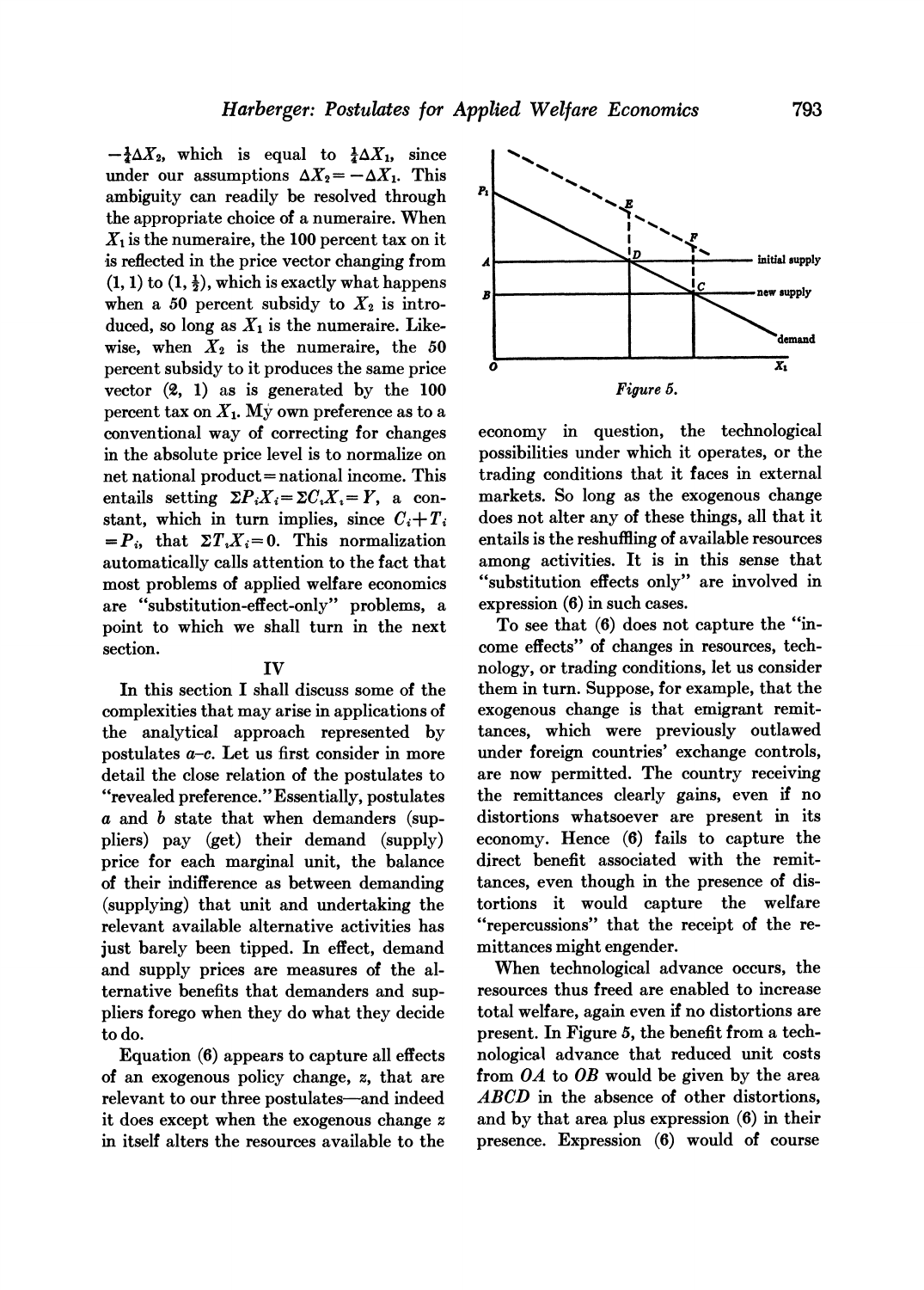**include the area CDEF if a unit tax equal to ED were already in existence on X1. The exogenous force z in (6) would in this case be the reduction in unit cost (price) of pro**ducing  $X_1$  and the terms in  $\partial X_i/\partial z$  would **include movements due to both the income and the substitution effects of this price change.** 

**An exactly similar analysis applies in the case of an improvement in trading conditions in external markets. Here again a measure of the contribution to welfare that would be entailed in the absence of distortions must be**  added to (6), and the  $\partial X_i/\partial z$  in (6) reinter**preted as above.** 

**I believe that the three cases mentionednew resources (gifts from outside), new technology (gifts of science and nature), and improved trading terms-or their respective negatives, are the only ones for which estimated first-order income effects must be added to expression (6). It is very important to note that such effects are not generated by price changes taking place within the economy under study in the absence of technical change. In this case, unless there are distortions, the benefits to demanders of a fall in price are cancelled by the costs to suppliers, and vice versa in the case of a rise in price. And when distortions are present, (6) captures their effect. Likewise it is important to recognize that no additional term should be added to (6) in cases where production moves from a point on the true (outer) production frontier to some interior point as a consequence of the introduction of a new distortion (such as a tax on the employment of a factor in some lines of industry but not in others).** 

**This brings to mind a second subtlety involved in (6): it is essential to recognize that**  the  $X_i$  refer to activities, not just products. **In the case just mentioned the tax would be on the activity of using, e.g., capital in a**  certain subset of industries-say the corporate sector.  $D_i$  would here be the tax per unit of corporate capital, and  $X_i$  its amount.

**The activities of producing and consuming a given good should be kept analytically separate whenever the distortions affecting them differ;8 likewise, a given type of activity which is affected by different distortions in different regions should be broken down into as many separate activities as there are different distortions. Perhaps the best guide that can be given in this matter is "identify the relevant distortions and let them define the relevant set of activities."** 

**We now turn to a brief listing of the various types of distortion. (1) Taxes have probably been given sufficient attention already; let me only add that all kinds of taxes (income, excise, property, sales, consumption, production, value-added, etc.) fit easily into the framework presented here. (2) Monopoly profits, in the sense of any return (above the normal earnings of capital) that is obtained as a consequence of artificially restricting sales to a point where price exceeds marginal cost should also clearly be included. Note that for a great many analytical purposes monopoly profits can be treated as a privately-imposed and privately-collected tax. (3) The excess of price over marginal revenue in any external market in which the society in question has monopoly power is another case. This is a negative distortion which can be offset by an optimal export tax or by the implicit tax imposed by a private export monopoly. Categories (4) and (5) are simply the counterparts of (2) and (3) for the case of monopsony, the distortion in (4) stemming from monopsony profits, and that in (5) from the excess of marginal cost over price in any external market in which the society in question has monopsony power. (6) Externalities of all kinds represent distortions, positive or negative. Pollution of air or water is a negative distortion, which could, under postulates a-c, be offset by a tax per unit of pollutant equal to what people** 

**<sup>8</sup> Except in the trivial case of a closed economy or of non-traded goods, where production and consumption are necessarily the same.**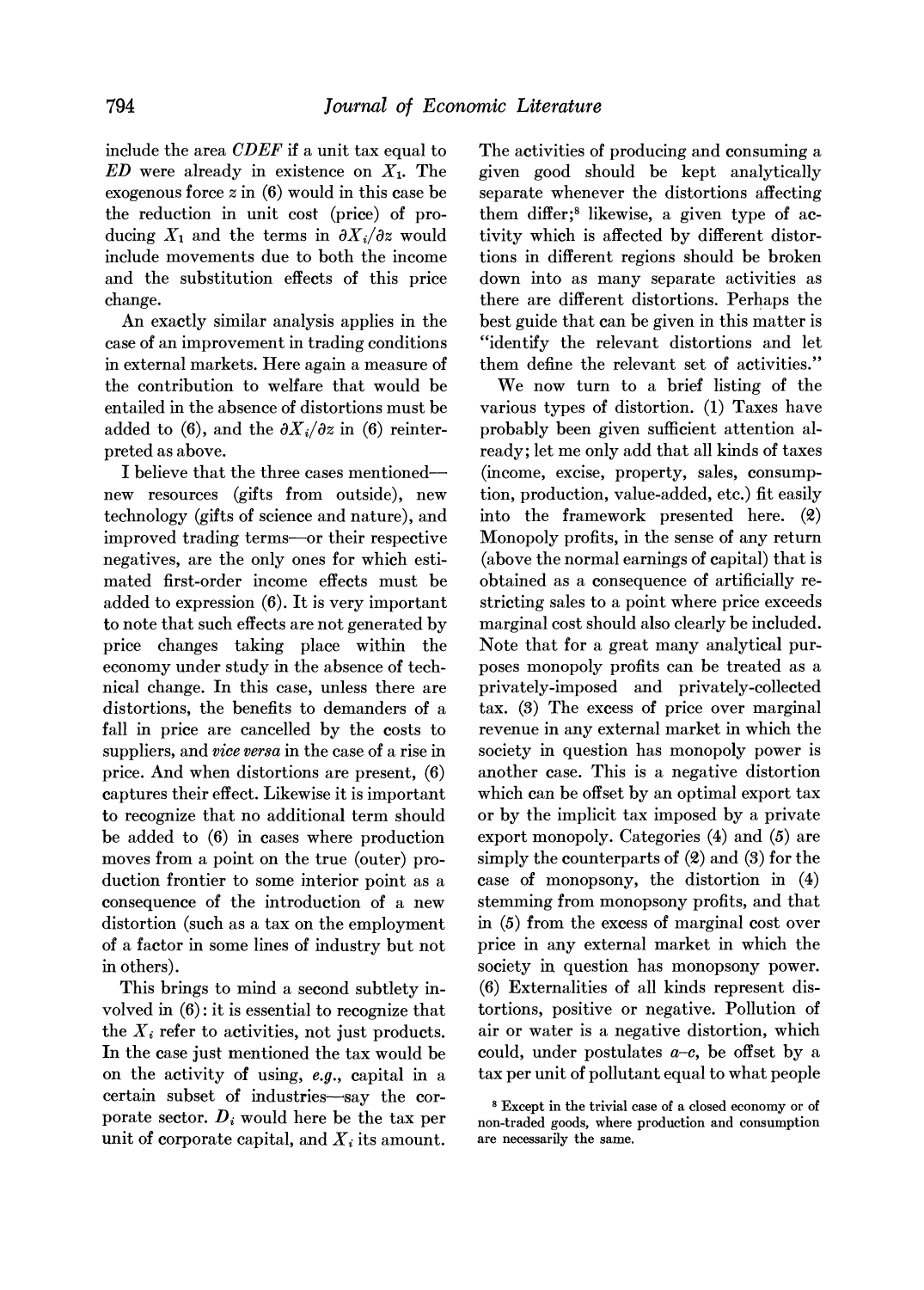**would be willing to pay not to have it, or what they require as compensation in order to put up with it. The congestion of highways and streets represents another negative distortion, which could in principle be offset by an optimum congestion toll reflecting the extra cost (in terms of time, fuel, wear and tear, etc.) imposed upon others as a consequence of the presence of the marginal driver on the road.** 

**Some readers may be inclined to question my classifying all taxes (and all monopoly profits) as distortions, only to go on to point out cases where they can be used to offset other distortions. Why not make special categories for cases like the optimum tariff, optimum export tax, optimum pollution charge, and optimum congestion toll? My answer is twofold. First, it is overwhelmingly simpler to avoid the special categories, and its cost-if any-is only the acceptance of the idea that distortions can offset each other. But this idea is needed in any event for activities where more than one distortion is present; different distortions applying to a given activity can either reinforce, or wholly or partially offset each other. Second, by avoiding special categories we highlight the fact that we are very unlikely to find optimal taxes and tolls in any real-world context.** 

# **V**

**This brings me back to my main theme: to plead for the "conventionalization" of postulates a-c. Arguing in favor of them are the facts that they are both simple and robust and that they underlie a long tradition in applied welfare economics. They are simple both in the sense that their use entails no more than the standard techniques of received economic theory, and in the sense that the data that their use requires are more likely to be available than those required by alternative sets of postulates (in particular any that involve the full-blown use of "distributional weights").** 

**The robustness of the postulates is another** 

**attribute of special importance. They can readily be used to define a set of policies that characterizes a full optimum. This entails no more than introducing taxes, sub**sidies, or other policies to neutralize distor**tions (e.g., monopoly, pollution) that would otherwise exist, so that the consolidated Di affecting each activity are all zero, and raising government revenue by taxes that**  are truly neutral (lump-sum or head taxes),<sup>9</sup> **or (cheating only slightly) by almost-neutral taxes such as Kaldor's progressive consumption-expenditure tax [13, 1955]. The postulates can also, in principle, be used to solve second-best problems such as finding the excise tax rates T, on a subset of com**modities  $X_1$ ,  $X_2 \cdots X_k$  that entails the **minimum cost of distortions while still raising a given amount of revenue. But these problems, taken from the theoretical literature, are likely to remain textbook problems. The practitioner of applied welfare economics knows full well that his clients do not come to him in search of full optima or elegant suboptima. He is more likely to be asked which of two alternative agricultural programs is better, or what resource-allocation costs a given tax increase involves, or whether a certain bridge is worth its cost. And to be relevant, his answer must recognize the existence of many distortions in the economy, over whose presence neither he nor his client have control. Most applied welfare economics thus answers questions like "Does this action help or hurt, and by approximately how much?" or "Which of two or three alternative actions helps most or hurts least, and by approximately how much?"-all this in a context in which most (if not all) existing distortions have to be taken as given. It is the fact that the three postulates are able to handle these kinds of questions, as well as more elegant optimization problems, that gives them the robustness to which I refer.** 

**<sup>I</sup>The best definition of a head tax is one which must be paid either with money or with the taxpayer's head!**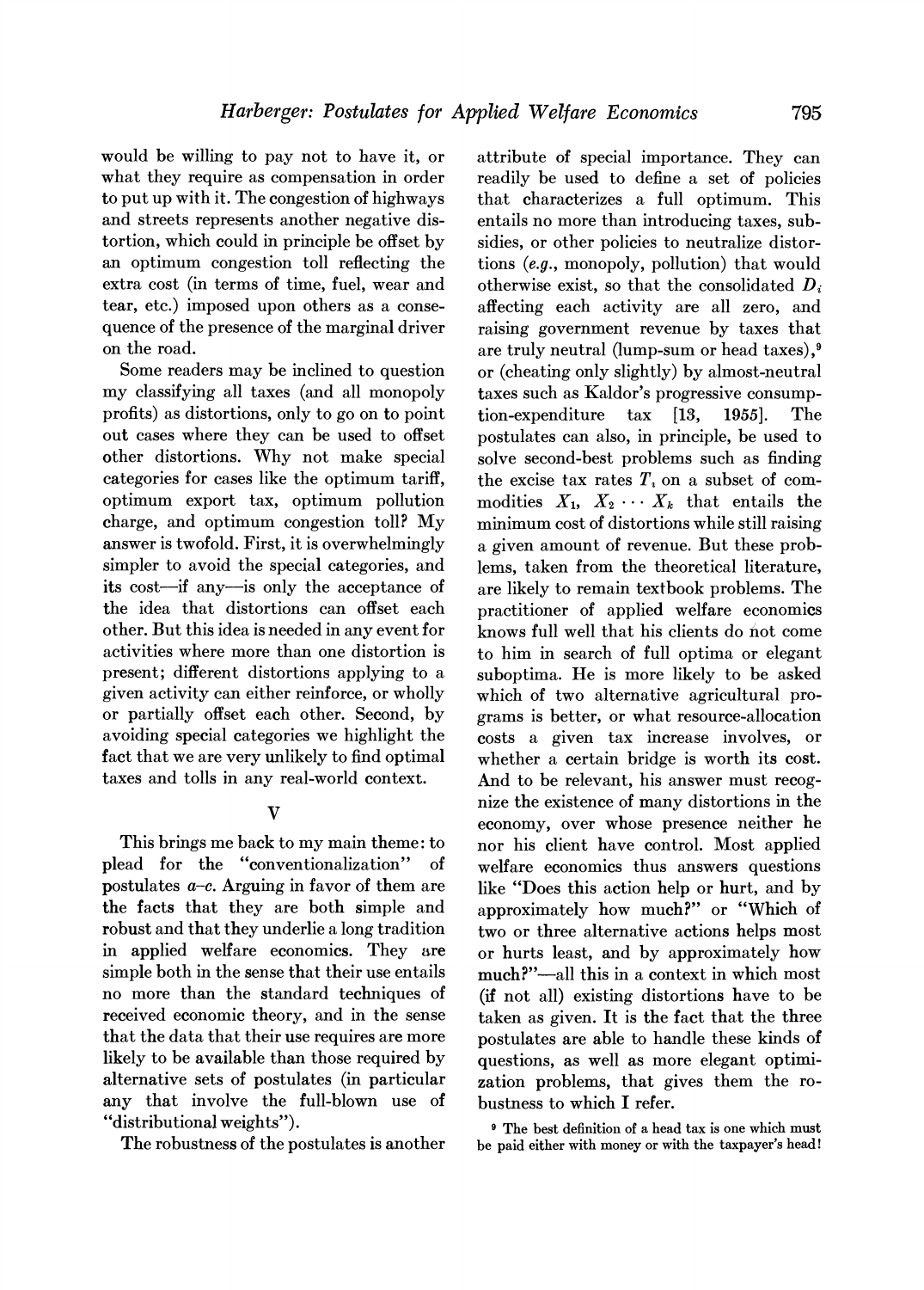**While it is true that there is no complete correspondence between what is traditional and what is right, some weight must be given to the fact that no alternative set of basic assumptions comes nearly as close as postulates a-c to distilling the fundamental assumptions of applied welfare economics as we know it. These postulates are reflected not only in the general-equilibrium literature referred to in footnotes 5 and 6, but also in the standard practice of down-to-earth costbenefit analyses [see, for example: 20, U. S. Inter-Agency Committee on Water Resources, 1958]. And it is here, really, that the need for a consensus is greatest. In the United States, cost-benefit (and its counterpart, "cost-effectiveness") analysis received a major boost when the PPB (Planning-Programming-Budgeting) concept was endorsed by President Lyndon Johnson and decreed as official policy by the Bureau of the Budget. And at the state and local level, investment projects and programs are also being scrutinized with an unprecedented degree of care, largely owing to the increasing concern that people have for environmental issues. Moreover, not just the United States is involved in this movement; the concerns about the environment, the worries about "what we are doing to ourselves," the recognition that our resources are too scarce to be wasted on bad programs, have no national limits. There is, indeed, a worldwide trend in which, country by country, an increasing fraction of the key decision-making posts are occupied by economists, and in which increasing efforts are applied to provide a sound economic justification for the projects that governments undertake. Finally, we have seen in the last decade a growing involvement of international organizations in the issues to which this paper is addressed: three regional development banks newly formed for Africa, Asia, and Latin America; increasing resources are devoted by the United Nations Development Programme to project identification and** 

**development, and by the World Bank to project financing. The OECD [19, 1968, 1969] has also shown increasing concern in this area.** 

**The developments described above simply highlight the need for a set of standards, of "rules of the game" by which our professional work in applied welfare economics can be guided and judged. The three basic postulates that have been the subject of this essay provide a de minimis answer to this need: their simplicity, their robustness, and the long tradition that they represent all argue for them as the most probable common denominator on which a professional consensus on procedures for applied welfare economics can be based.** 

**And so, having made my plea, let me salute the profession with what might well have been the title of this paper, with what is certainly the key that points to the solution of most problems in applied welfare economics, with what surely should be the motto of any society that we applied welfare economists might form, and what probably, if only we could learn to pronounce it, should be our password:** 

$$
\int_{z=0}^{u} \sum_{i} D_i(z) \frac{\partial X_i}{\partial z} dz.
$$

#### **REFERENCES**

- **1. CORLETT, W. J. and HAGUE, D. C. "Complementarity and the Excess Burden of Taxation," Rev. Econ. Stud., 1953, 21(1), pp. e1-30.**
- **2. FOSTER, E. and SONNENSCHEIN, H. "Price Distortion and Economic Welfare," Econometrica, March 1970, 38(2), pp. 281-97.**
- **3. HARBERGER, A. C. "Taxation, Resource Allocation and Welfare" in NATIONAL BUREAU OF ECONOMIC RESEARCH AND THE BROOKINGS INSTITUTION, The role of direct and indirect taxes in the federal revenue system. Princeton: Princeton**